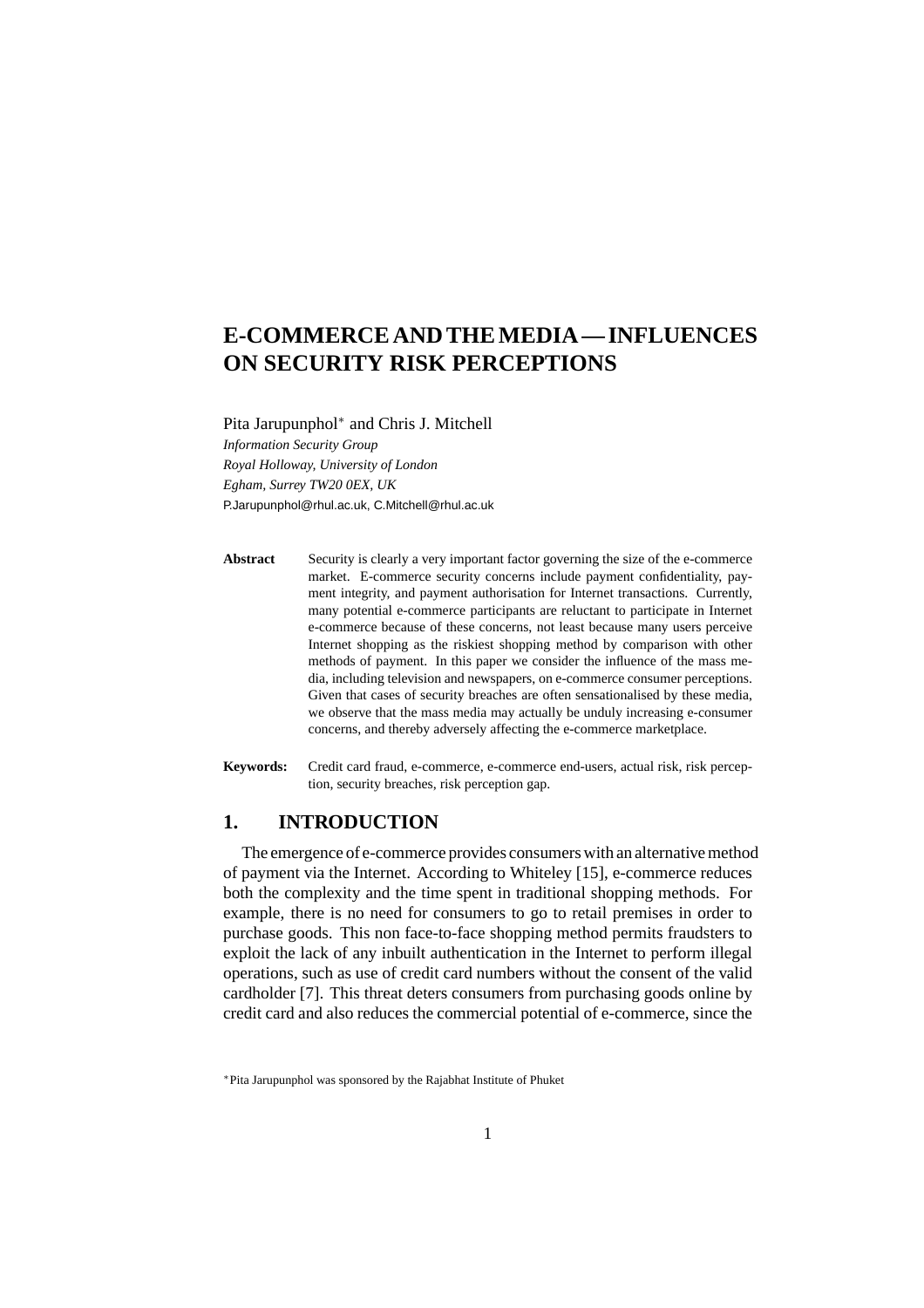credit card is the most popular method of payment for e-consumers (see Treese and Stewart [14], and Survey.Net<sup>1</sup>).

According to Miyazaki and Fernandez [10, p.27], 'Many involved in online retailing assume that time alone will dissolve consumer concerns regarding the privacy and security of online shopping, yet others argue that greater Internet experience and more widespread publicity of the potential risks of online shopping will lead to increased risk perceptions'. Thus, the fact that breaches of Internet security are reported with great frequency means that there is a danger that potential users will remain reluctant to engage in e-commerce because of fears about security. This means that user trust is a key enabler for the growth of the e-commerce market. This is supported by Friedman et al. [6], who argue that lack of financial and security confidence are reducing consumer acceptance of this innovative online shopping technology.

The relationships in e-commerce transactions can be categorised into business to business (B2B), business to consumer (B2C), consumer to consumer (C2C), and public/private sectors to government [8]; we focus on B2C transactions in this paper.

### **2. CURRENT ISSUES IN E-COMMERCE**

Consumer perceptions of e-commerce security appear to be very negative [9]. Many Internet users are currently unwilling to participate in Internet shopping because of fears about the compromise of their financial information when submitted to e-commerce web sites.

Where the true levels of risk are unclear to users, e.g. in the context of non face-to-face shopping, recommendations from other members of a social system, such as friends, relatives, and neighbours, have an important effect on consumer participation [11]. This is supported by Roger [12, p.5], who argues that information about an innovation 'is communicated through certain channels over time among the members of a social system'.

Prior to their adoption of Internet e-commerce, consumers may learn of its advantages and disadvantages via social interactions, e.g. with friends or relatives. Reports on television, newspapers and other mass media arguably play a very important role in user adoption of e-commerce, since this is likely to be the prime source of information regarding security breaches for the majority of domestic users. As argued by Rosenbloom [13], how the media interprets a social experience influences individual trust.

In the e-commerce context, how the broadcaster interprets a social experience can be either beneficial or damaging to the adoption of e-commerce given that consumer understanding of, and trust in, e-commerce is very fragile. Some aspects of particular criticality to consumer perceptions of e-commerce are as follows (see also Figure 1).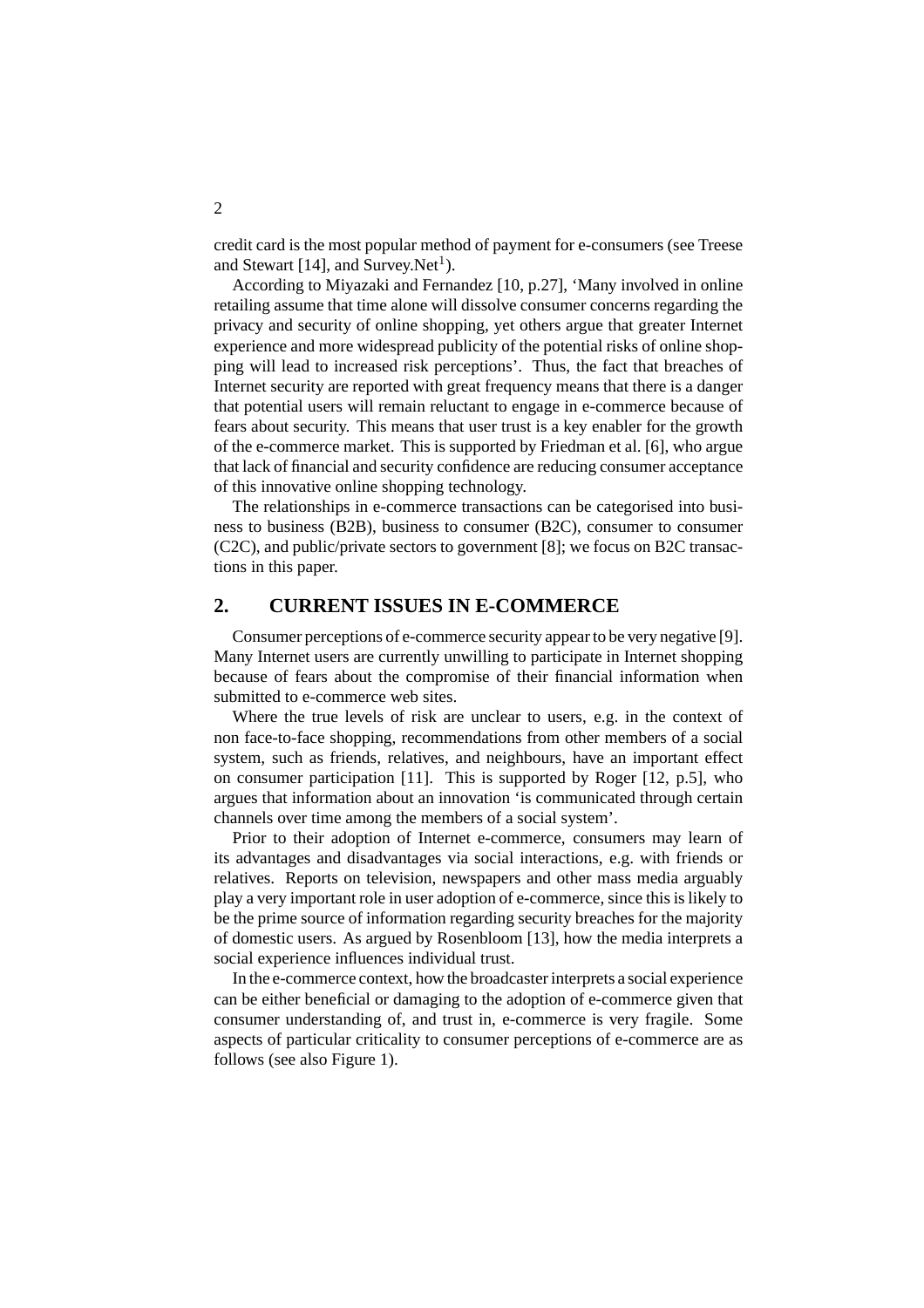- $\blacksquare$  E-commerce complexity consumers need to perform several different procedures in order to participate in e-commerce.
- Financial insurance requirements consumers need contractual or legal protection to ensure that they will not lose financially.
- **Privacy insurance requirements consumers need contractual or legal** protection to ensure that the confidentiality of their personal information will be protected.
- E-commerce security risks consumers perceive e-commerce as the riskiest shopping method.
- E-commerce risk misassessment consumers perceive data transmission as the most vulnerable aspect of an e-commerce transaction although in fact many, if not most, security breaches occur at merchant web sites.
- $\blacksquare$  E-commerce risk perception ambiguity consumer risk perceptions are still ambiguous, since it is difficult to find out what aspects of credit card fraud in e-commerce are of most concern to consumers.
- E-commerce risk perception gap consumers are particularly concerned about online credit card fraud, whereas many studies indicate that the risks are no greater than for conventional credit card use.

We now examine these issues in more detail.

#### **2.1. The complexity of e-commerce**

For inexperienced e-commerce consumers, shopping over the Internet can present problems, as several categories of information are presented via a typical e-commerce website. In addition, there are a number of stages involved in completing a transaction, from searching and selecting products to the receipt of an order confirmation from the merchant.

A variety of payment methods may be accepted by e-commerce merchants (e.g. debit/credit card, cheque, money transfer, etc.) [8], and consumers may be confused over which payment methods are most reliable for ensuring the secrecy and integrity of their order and payment information. In fact, payment by credit card is arguably the most appropriate method for e-commerce consumers, because of the speed of transaction clearance and the fraud insurance offered by credit card companies.

### **2.2. Requirements for financial protection**

According to Friedman et al. [6, p.38], 'Insurance refers to social arrangements in which there is a promise to compensate individuals for future harm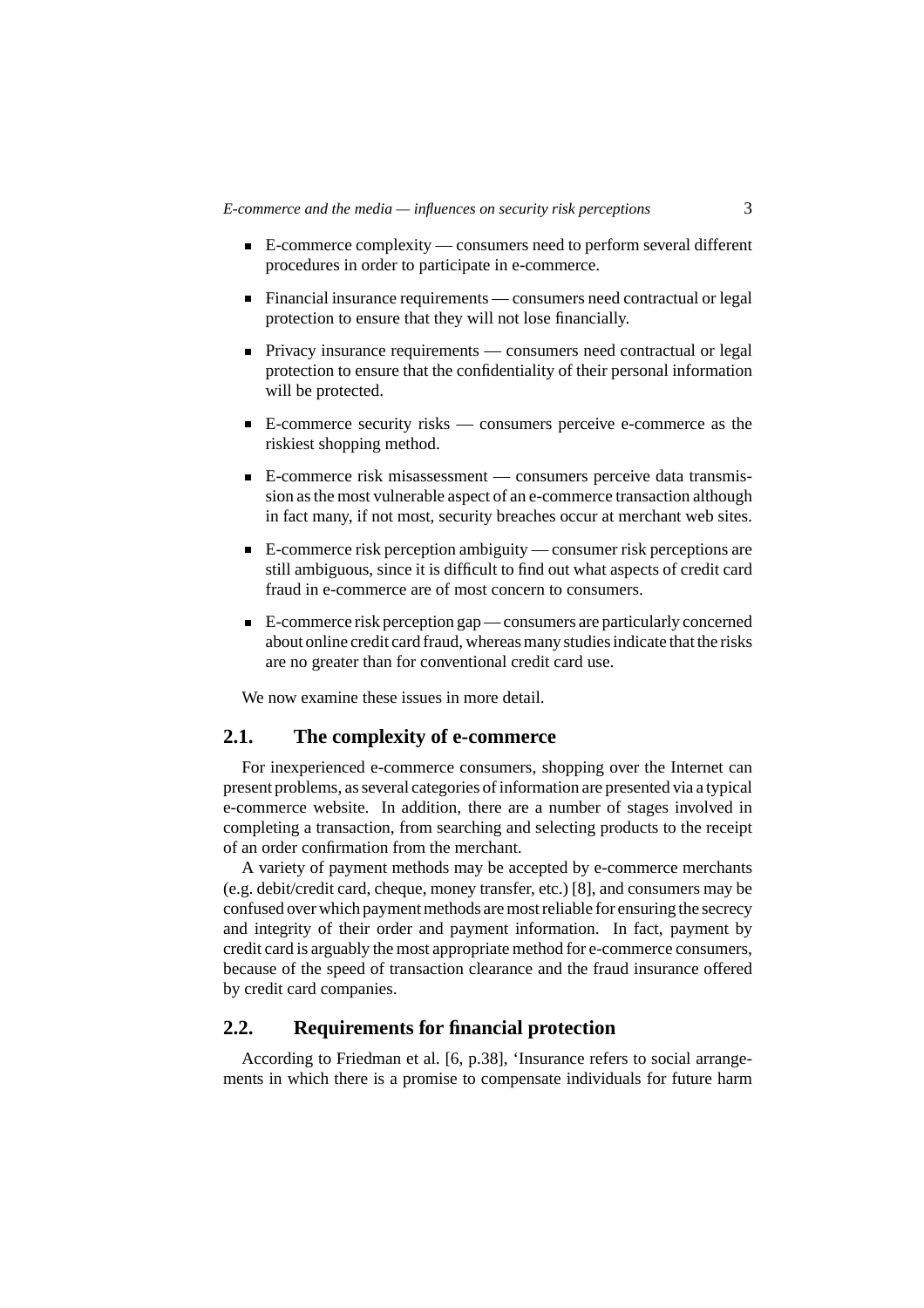

*Figure 1.* Current issues in e-commerce.

if it occurs'. Bhatnagar et al. [1] claim that e-commerce consumers require contractual protection or insurance to ensure that their financial information will not be used fraudulently by an unauthorised party when participating in e-commerce.

Currently, many consumers are very concerned about online credit card fraud, even though they are covered by their credit card issuers who will reimburse them for the value of any disputed or fraudulent transactions conducted over the Internet [3]. In fact, in some legal jurisdictions, e.g. England and Wales, credit card companies are legally obliged to reimburse credit account card holders in the event of fraud. However, despite this level of protection against fraud, e-consumers are in many cases still reluctant to participate in e-commerce.

### **2.3. Requirements for privacy protection**

If consumer personal information is misused, e.g. if it is sold by merchants or other parties involved in a transaction, consumers may have difficulty in establishing who is responsible. Merchants can always deny having sold consumer personal information. On the other hand, if merchant fault in such cases is always assumed, then the merchant may be reluctant to engage in e-commerce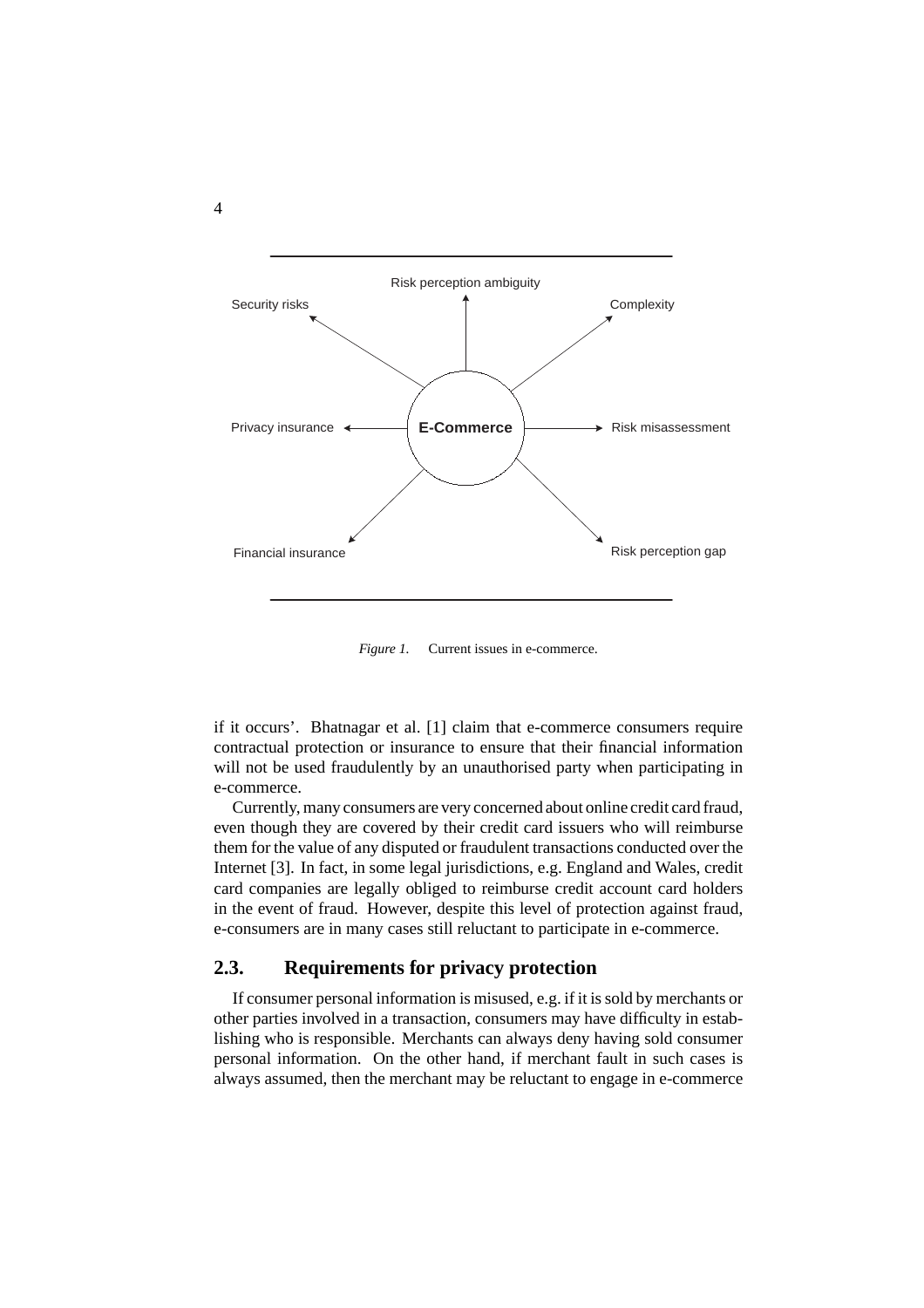transactions because of the risk of unfairly being given the blame for compromises of consumer information.

### **2.4. The security risks of e-commerce**

Many consumers perceive e-commerce as the riskiest method of payment by credit card in comparison with other shopping methods, such as shopping in the High Street and telephone shopping [5], [9]. However, as argued in [9], in practice the reverse is true. E-commerce transaction messages are typically protected using SSL or TLS, making the probability of successful interception very small. Also, as long as merchants protect their e-commerce servers, the risk of credit card number compromise at any point in the e-commerce transaction path is probably rather small.

By contrast, in a high street transaction the retailer has access to a user's credit card for a short period of time, and therefore has the opportunity to copy all the information on the card. Moreover, the retailer will also have a copy of the transaction details, as needed for clearing and settlement, which again will contain most of the information on the card. Similarly, in a telephone transaction the retailer has access to a user's credit card number because this information must be passed to the retailer over the telephone in order to complete the transaction.

Apart from credit card fraud risks arising from data transmission and data storage, the fraud risk from fraudulent merchants is also an issue of concern to potential e-commerce participants, since it is often difficult for the consumer to differentiate between a legal e-commerce web site and a web site created for fraudulent purposes. A fraudulent merchant can create a seemingly secure web site by providing convincing contents. In addition, the merchant can also set up a secure link to the consumer, e.g. using SSL, to further convince the consumer of the security of the web site. By this means, consumer financial information may be stolen by the fraudster.

### **2.5. Incorrectness of consumer risk perceptions**

Currently, many consumers not only have a negative attitude to Internet shopping, but also wrongly perceive that the compromise of credit card numbers is most likely to occur during data transmission. However, most cases of compromised credit card information are due to weaknesses at merchant web servers [13]. This is supported by Caldwell [2], who states that the compromise of sensitive information in e-commerce in not likely during transmission, but is much more likely to occur through insufficient protection of merchant web servers.

Of course, if SSL/TLS is used, then the communications channel will be protected, and hence the risks during data transmission will be effectively minimised.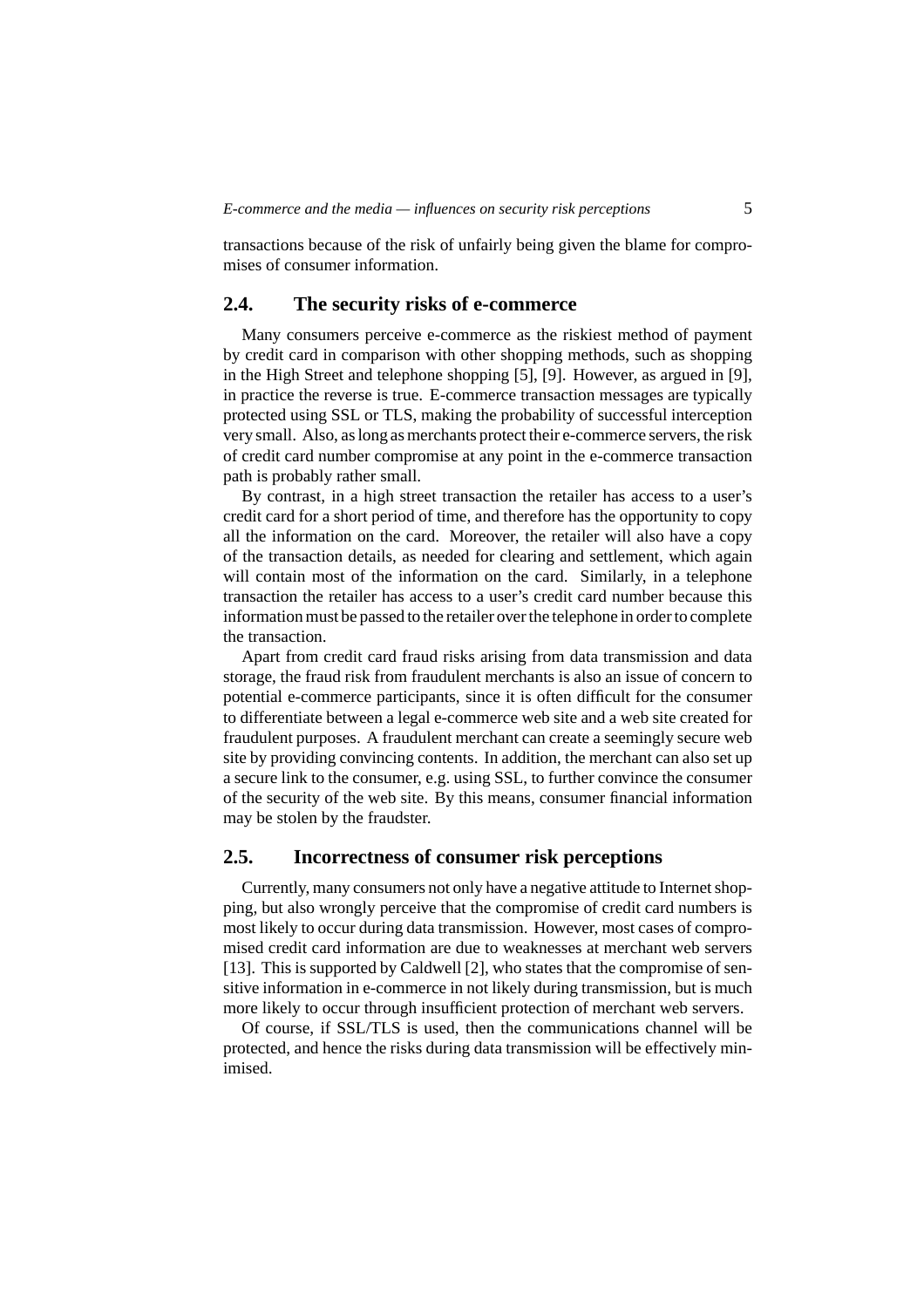### **2.6. Ambiguity of consumer risk perceptions**

As has already been mentioned, numerous consumers are concerned about e-commerce credit card fraud. This concern, however, has a variety of different causes. For example, consumers may worry about credit card fraud because the credit card clearing procedure is allegedly insecure or they may be concerned because they simply do not exactly know what happens when the credit card number is cleared.

# **2.7. The risk perception gap**

6

From eMarketer<sup>2</sup> of November 2000 we learn that Visa and MasterCard report overall rates of credit card fraudulent transactions of 0.08% and 0.09% respectively. As far as e-commerce credit card transactions are concerned, eMarketer from January 2001 reports that of 60,320,000 online B2C transactions in 1999, only 18,600 (i.e. 0.03%) were fraudulent. These credit card fraud rates are consistent with a survey of credit card fraud among Internet users in the UK conducted by  $MORI<sup>3</sup>$ , in which 3% of Internet users claimed to have experienced fraudulent online transactions, whereas 5% of them had experienced credit card fraud in conventional transactions. This means that consumer perceptions of security risks for Internet shopping are at variance with the genuine levels of risk.

# **3. MEDIA REPORTING AND E-COMMERCE RISK PERCEPTIONS**

As mentioned above, consumer risk perceptions regarding e-commerce are out of line with reality. This naturally leads to the question 'How can this perception gap be reduced?' One way is by learning from media reports, i.e. the media can have a beneficial effect in reducing the gap between actual and perceived level of risks [9]. Potentially beneficial roles of the media include the following.

- Media reports can provide consumers with guidelines for safe shopping via e-commerce.
- Media reports can inform consumers regarding the most secure methods of payment over the Internet.
- The media can inform potential e-commerce participants regarding the actual rate of fraud for both online and offline transactions, as well as providing information about relative security risks.
- $\blacksquare$  The media can help to reduce consumer negative perceptions about ecommerce by informing consumers about the protection offered by credit card companies.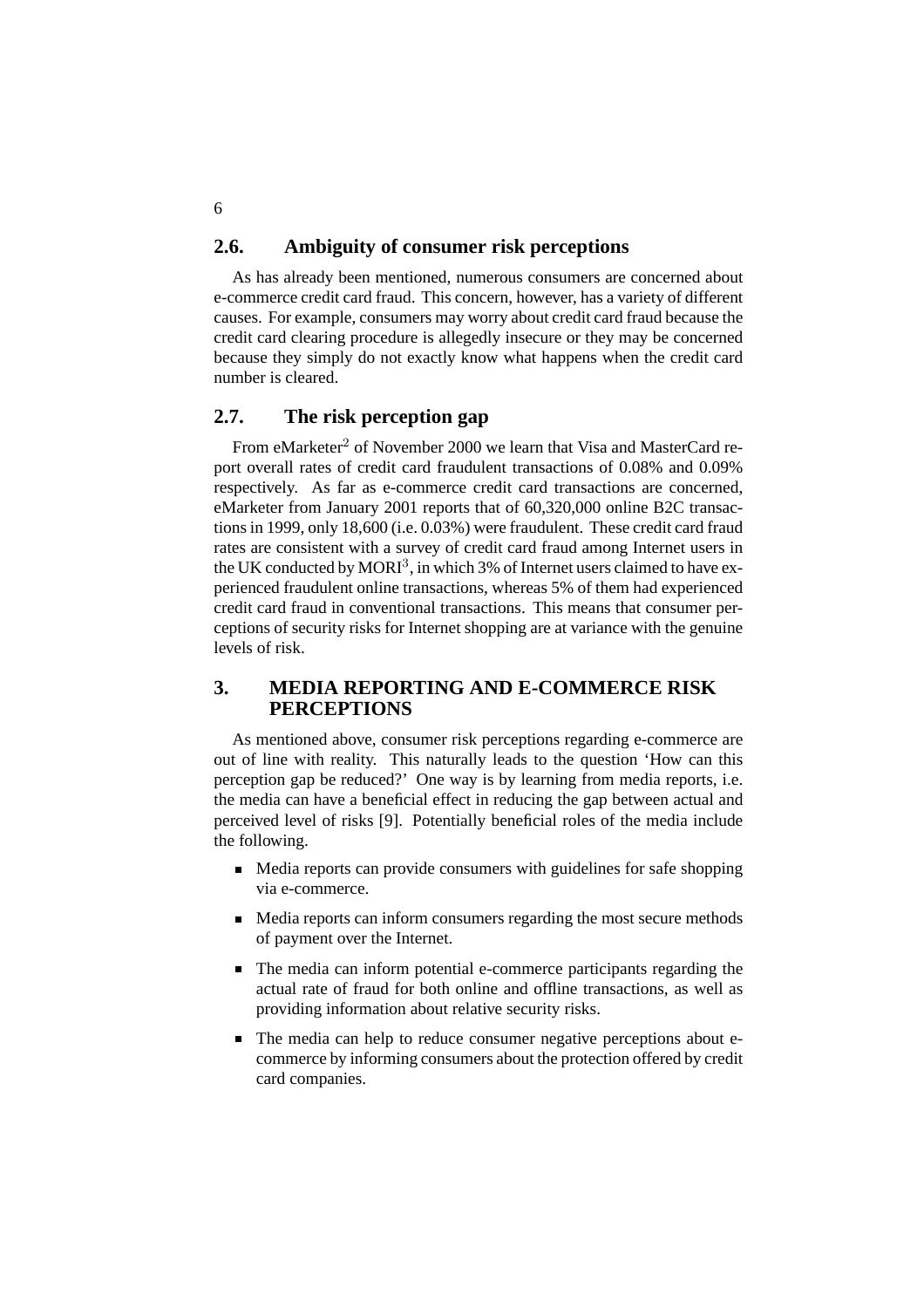As well as educating consumers about e-commerce and its security, the media also has the potential to discourage potential e-commerce participants. According to the e-commerce resource centre [4], 'Reports about fraud on the Internet are frequently contradictory. Some reports claim that the Internet is an extremely safe place to transact business; other studies indicate that fraud is a clear and present danger; and some studies make it sound as if cybercrime is ubiquitous'.

Whilst loss of personal data confidentiality during transmission is an overriding concern for consumers, there is an associated factor causing negative consumer perceptions of e-commerce, namely sensationalised reporting of computer security incidents in the popular press. For example, instances of credit card fraud involving Internet use are often given very wide press coverage, out of proportion to their importance [7]. According to the MORI survey mentioned above, 44% of Internet users have heard about online credit card fraud from press reports. Of course, it is inevitable that the press gives coverage to e-commerce security issues, since it is a subject of enormous potential public interest. Meanwhile, this public interest in security breaches is explicitly exploited by the mass media in order to increase sales. In the next section we consider how media coverage can be used to the best advantage. Figure 2 illustrates how consumer perceptions of e-commerce can be influenced by media reports.

# **4. INTERPRETING MEDIA REPORTS OF E-COMMERCE SECURITY BREACHES**

Farrell et al. [5] claim that, in a number of cases, security breaches described in newspaper headlines may not be genuine threats to e-commerce participants. Given that media reporting probably affects consumer perceptions to Internet e-commerce, it is crucial for consumers to try to evaluate whether the sources are reliable, and consistent with the real threats to e-commerce.

#### **4.1. Broadcaster technical knowledge**

Since most broadcasters are not likely to be e-commerce experts, reports regarding e-commerce security breaches are likely to be somewhat unreliable. Furthermore, it seems that broadcasters do not always analyse carefully the reasons for security breaches; this is perhaps not surprising as there are many possible sources of online frauds involving credit cards. In addition, some of the fraud cases blamed by the media on e-commerce may have little or nothing to do with electronic transactions. As a result, the media may unwittingly be maintaining the gap between consumer perceptions of e-commerce risks and the reality.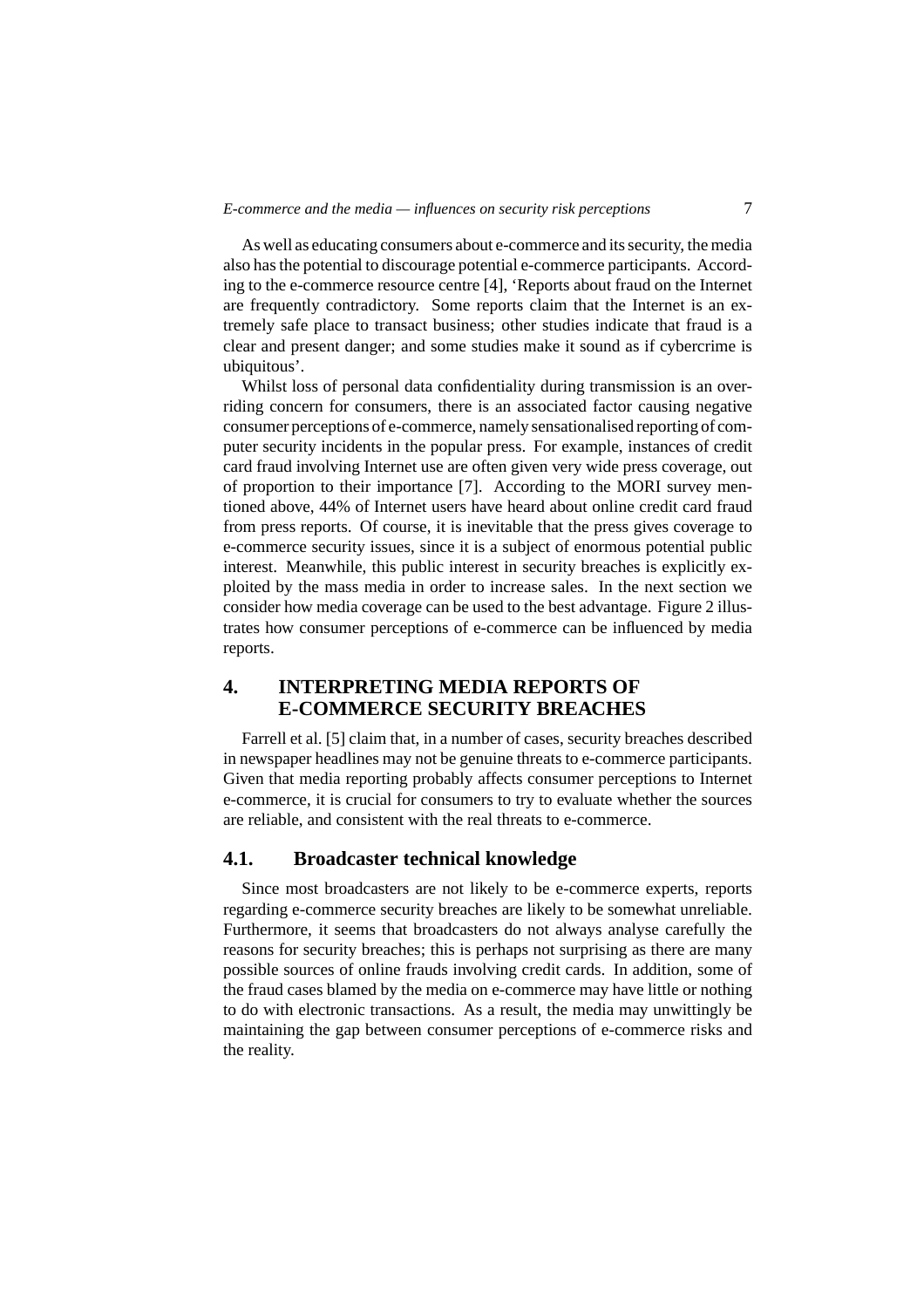

*Figure 2.* Media influences on consumer perceptions of e-commerce.

# **4.2. Exaggerated media reports**

There is an inevitable tendency for the media to sensationalise news reports — after all, their main job is to attract readers/listeners/viewers. Any compromise of credit card numbers resulting from breaches in e-commerce security receives much public attention, since consumers are already very concerned about the intrinsic security of the e-commerce transaction process. Thus there is a tendency for both the media to exaggerate any e-commerce security breach stories, and also for the e-consumers to over-react to them, potentially maintaining an excessive degree of end-user caution with respect to this new technology.

This is a potentially important factor limiting the growth of e-commerce, since the growth of this innovative shopping method is presumably dependent upon public perceptions. If consumers perceive e-commerce negatively, it will clearly reduce the future use of this new technology.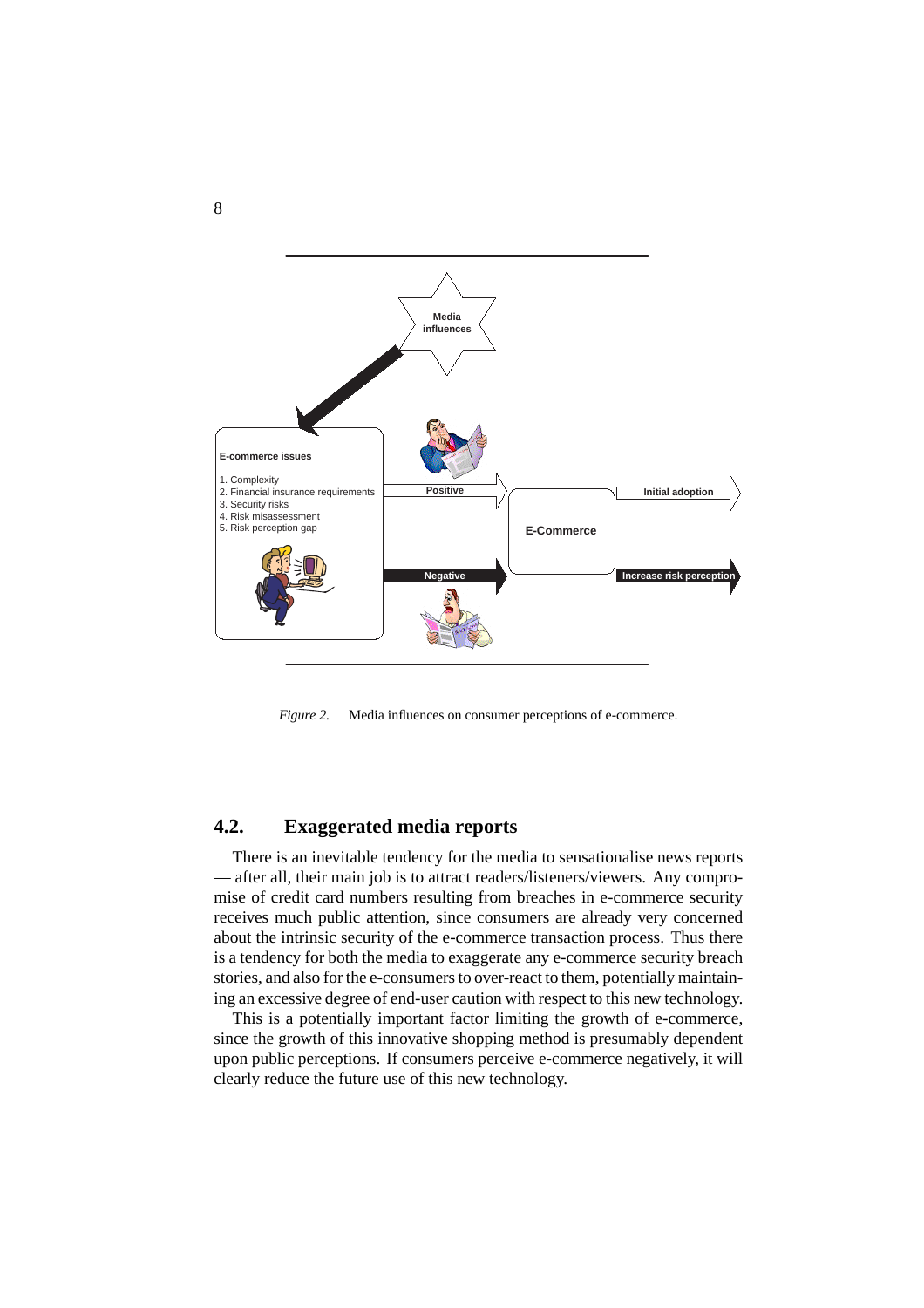### **4.3. Reasons for credit card fraud**

Because of a lack of technical understanding, the media seems to interpret all e-commerce frauds as being due to security weaknesses. In fact, this is not the case. Such fraud is just as likely, if not more likely, to arise for other reasons. One possible source of frauds is that, through ignorance, consumers may choose to use insecure and unauthorised web-sites, e.g. because of the bargain prices offered. If the site turns out to be completely fraudulent, and consumers lose money as a result, it is perhaps unfair to blame this on the authorised sites. Other frauds, e.g. those involving unreliable merchants, may be just as relevant to conventional offline transactions, and hence it is again unfair to blame the frauds on e-commerce security weaknesses. It is therefore important for the media to try and identify the real reasons for frauds.

### **4.4. Promoting public understanding**

We have seen that lack of technical knowledge and an inherent tendency to sensationalise reporting of security incidents present a long-term obstacle to the adoption of e-commerce. Perhaps the only way in which this issue can be addressed is by active efforts from the e-commerce industry to promote greater understanding.

It is incumbent on all those who stand to benefit from e-commerce (including merchants, banks and third parties) to make positive efforts to educate both the media and the public at large regarding e-commerce and its security. This will probably involve some combination of detailed press releases and open workshops. Above all else, there is almost no chance of the, rightly suspicious, media being convinced of the soundness of e-commerce security provisions without a greater openness by all the involved parties in honestly presenting both the strengths and weaknesses of existing solutions. One-sided 'advertising puffs' are unlikely to convince the media or the public.

### **5. CONCLUDING REMARKS**

Given the public perception of e-commerce security is somewhat negative, the role of the mass media is likely to be very important to the adoption of e-commerce. Potential e-commerce participants are likely to be influenced by information about online credit card frauds reported on television, radio, and in the press. The information provided can be either beneficial or damaging to the acceptance of e-commerce by educating the public about it or exaggerating e-commerce fraud, respectively. It is therefore crucial to the future success of e-commerce that broadcasters carefully evaluate the real reasons for online credit card fraud before reporting to the public. If the reason for an e-commerce fraud is because a consumer used an unreliable payment method, then it would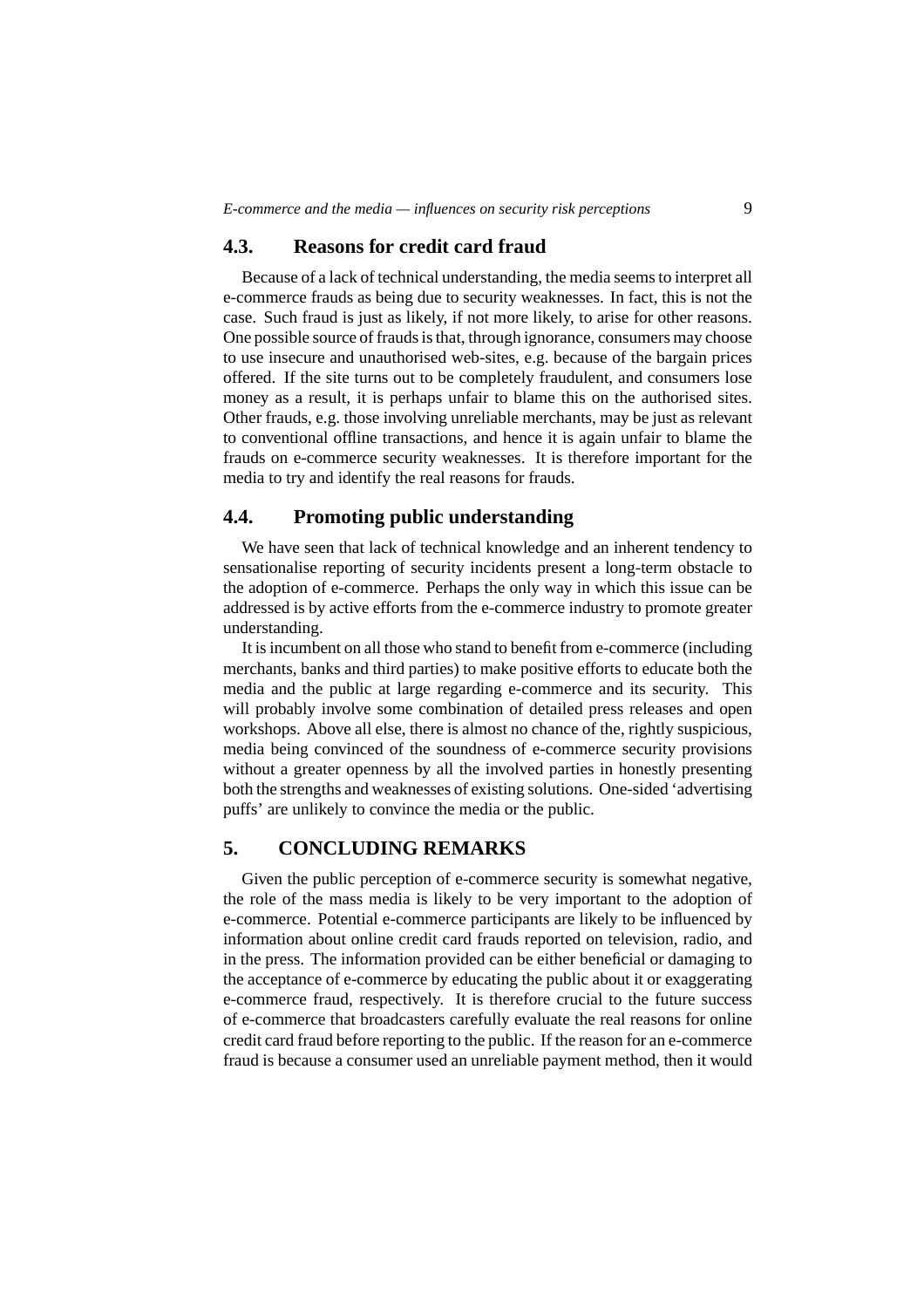be enormously helpful if that was made clear in the media reports. Achieving the necessary level of media awareness will require a major effort from all the involved parties, combined with a greater commitment to openness.

#### **Notes**

- 1. http://www.survey.net
- 2. http://www.emarketer.com
- 3. http://www.mori.com/polls/2001/dti-e-commerce.shtml

#### **References**

- [1] A. Bhatnager, S. Misra, and H. R. Rao. On risk, convenience, and internet shopping behaviour. *Communications of the ACM*, 43(11):98–106, November 2000.
- [2] K. Caldwell. Global electronic commerce moving forward. *CommerceNet: The Public Policy Report*, 2(11):2–17, December 2000.
- [3] Department of Trade and Industry. *A Guide for Business to The Consumer Protection (Distance Selling) Regulations*, October 2000.
- [4] The E-Commerce Resource Center. *Net Deception: The Impact of Consumer Perceptions of Fraud*, December 2000. Available at http://www.ecomresourcecenter.com/ecom connection /net description.html.
- [5] V. Farrell, Y. Leung, and G. Farrell. A study on consumer fears and trust in internet based electronic commerce. In *Proceedings of 13th International Bled Electronic Commerce Conference*, June 2000. Avaliable at http://www.it.swin.edu.au/centres/cicec/ECTrust/ Bled2000.pdf.
- [6] M. Friedman, P. H. Kahn, and D. C. Howe. Trust online. *Communications of the ACM*, 43(12):34–40, December 2000.
- [7] A. K. Ghosh. *E-Commerce Security, Weak Links, Best Defences*. John Wiley and Sons, 1998.
- [8] V. Hassler. *Security Fundamentals for E-Commerce*. Artech House, 2000.
- [9] P. Jarupunphol and C. Mitchell. Actual and perceived levels of risk in consumer ecommerce. In *Proceedings of 2nd International We-B Conference*, pages 207–216. Edith Cowan University Press, November 2001.
- [10] A. D. Miyazaki and A. Fernandez. Consumer perceptions of privacy and security risks for online shopping. *Journal of Consumer Affairs*, 35(1), November 2001. Available at http://special.northernlight.com/ecommerce/ perceptions.htm.
- [11] K. B. Murray. A test of services marketing theory: Consumer information acquisition activities. *Journal of Marketing*, 55:10–25, January 1991.
- [12] E. Roger. *Diffusion of Innovation*. New York: The Free Press, 3rd edition, 1983.
- [13] A. Rosenbloom. Trusting technology. *Communications of the ACM*, 43(12):31–32, December 2000.
- [14] G. W. Treese and L. C. Stewart. *Designing Systems for Internet Commerce*. Massachusetts: Addison-Wesley, 1998.

#### 10